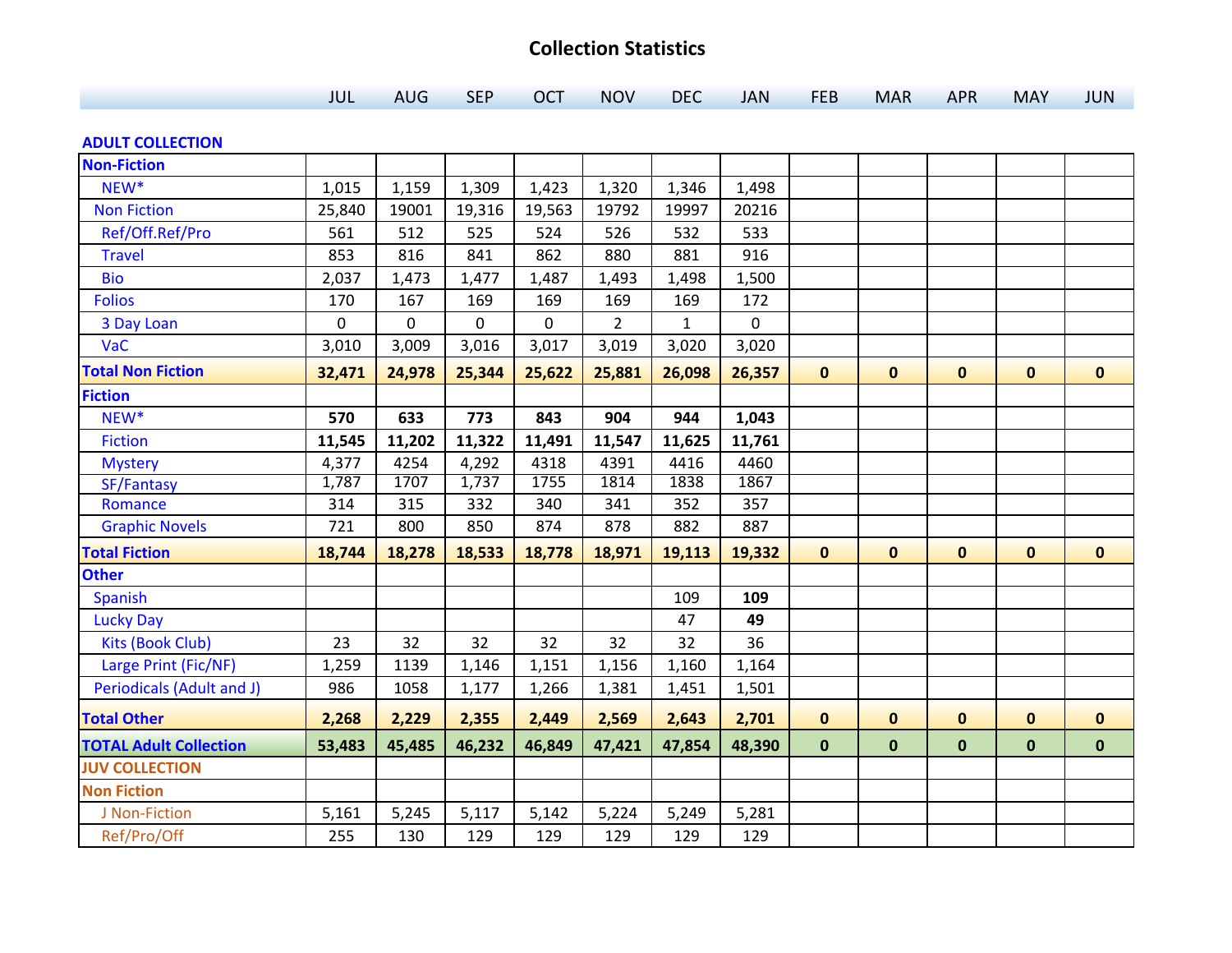## **Collection Statistics**

| <b>Parents</b>                 | 460        | 460         | 460        | 459         | 473        | 477             | 482             |              |              |              |              |              |
|--------------------------------|------------|-------------|------------|-------------|------------|-----------------|-----------------|--------------|--------------|--------------|--------------|--------------|
| <b>Teachers</b>                | 96         | 96          | 96         | 96          | 96         | 96              | 96              |              |              |              |              |              |
|                                | <b>JUL</b> | <b>AUG</b>  | <b>SEP</b> | <b>OCT</b>  | <b>NOV</b> | <b>DEC</b>      | <b>JAN</b>      | <b>FEB</b>   | <b>MAR</b>   | <b>APR</b>   | <b>MAY</b>   | <b>JUN</b>   |
| J Bio                          | 852        | 846         | 843        | 843         | 855        | 856             | 867             |              |              |              |              |              |
| <b>Total J Non-Fiction</b>     | 6,824      | 6,777       | 6,645      | 6,669       | 6,777      | 6,807           | 6,855           | $\mathbf{0}$ | $\mathbf{0}$ | $\mathbf 0$  | $\mathbf 0$  | $\mathbf{0}$ |
| <b>Fiction</b>                 |            |             |            |             |            |                 |                 |              |              |              |              |              |
| J Fiction                      | 3,226      | 3186        | 3,280      | 3321        | 3411       | 3,374           | 3,403           |              |              |              |              |              |
| J Graphic Novels               | 1,093      | 1097        | 1,134      | 1172        | 1155       | 1,167           | 1,186           |              |              |              |              |              |
| J Beginning Readers            | 1,207      | 1203        | 1,244      | 1286        | 1316       | 1,365           | 1,441           |              |              |              |              |              |
| JE picture books               | 6,337      | 6,077       | 6,108      | 6,213       | 6,246      | 6,227           | 6,165           |              |              |              |              |              |
| Books to go                    | 226        | 178         | 64         | 48          | 48         | 43              | 43              |              |              |              |              |              |
| Books to go bags               | 0          | $\mathbf 0$ | 0          | $\mathbf 0$ | 0          | $\mathbf 0$     | $\mathbf 0$     |              |              |              |              |              |
| JE-easy                        | 1,227      | 1,225       | 1,269      | 1,332       | 1,361      | 1,420           | 1,457           |              |              |              |              |              |
| <b>Other</b>                   |            |             |            |             |            |                 |                 |              |              |              |              |              |
| Language                       | 326        | 326         | 325        | 325         | 327        | 328             | 328             |              |              |              |              |              |
| <b>Board books</b>             | 692        | 686         | 564        | 602         | 612        | 631             | 638             |              |              |              |              |              |
| <b>Total J Fiction</b>         | 14,334     | 13,978      | 13,988     | 14,299      | 14,476     | 14,555          | 14,661          | $\mathbf 0$  | $\mathbf 0$  | $\pmb{0}$    | $\mathbf 0$  | $\mathbf 0$  |
|                                |            |             |            |             |            |                 |                 |              |              |              |              |              |
| <b>TOTAL Juvenile</b>          | 21,158     | 20,755      | 20,633     | 20,968      | 21,253     | 21,362          | 21,516          | $\mathbf 0$  | $\mathbf 0$  | $\mathbf 0$  | $\mathbf 0$  | $\mathbf 0$  |
| <b>YOUNG ADULT</b>             |            |             |            |             |            |                 |                 |              |              |              |              |              |
| <b>YA Fiction</b>              | 1,346      | 1,231       | 1,298      | 1367        | 1,420      | 1,423           | 1,437           |              |              |              |              |              |
| <b>YA Non Fiction</b>          | 309        | 284         | 291        | 291         | 323        | 326             | 327             |              |              |              |              |              |
| <b>Total YA</b>                | 1,655      | 1,515       | 1,589      | 1,658       | 1,743      | 1,749           | 1,764           | $\mathbf 0$  | $\mathbf 0$  | $\mathbf 0$  | $\mathbf 0$  | $\mathbf{0}$ |
| <b>TOTAL J + YA</b>            | 22,813     | 22,270      | 22,222     | 22,626      | 22,996     | 23,111          | 23,280          | $\mathbf 0$  | $\mathbf 0$  | $\mathbf 0$  | $\mathbf 0$  | $\mathbf 0$  |
| <b>Audio Visual Collection</b> |            |             |            |             |            |                 |                 |              |              |              |              |              |
| <b>Audiobooks Adult</b>        | 2,022      | 1,514       | 732        | 749         | 749        | 751             | 1,595           |              |              |              |              |              |
| <b>Audiobooks Teaching Co</b>  | 895        | $\pmb{0}$   | 791        | 790         | 795        | 797             | $\mathbf 0$     |              |              |              |              |              |
| <b>Audiobooks Juvenile</b>     | 463        | 462         | 462        | 460         | 461        | 461             | 461             |              |              |              |              |              |
| <b>VOX read aloud</b>          |            |             |            |             |            | $\overline{73}$ | $\overline{73}$ |              |              |              |              |              |
| JY Audio (Book/CD set)         | 94         | 93          | 93         | 93          | 95         | 95              | 95              |              |              |              |              |              |
| <b>Total ADs</b>               | 3,474      | 2,069       | 2,078      | 2,092       | 2,100      | 2,177           | 2,224           | $\mathbf{0}$ | $\mathbf{0}$ | $\mathbf{0}$ | $\mathbf{0}$ | $\mathbf 0$  |
| <b>DVD Adult</b>               | 4,476      | 4,460       | 4,288      | 4,312       | 4,291      | 4,291           | 4,240           |              |              |              |              |              |
| <b>DVD Teaching Co</b>         | 391        | 391         | 397        | 398         | 401        | 401             | 403             |              |              |              |              |              |